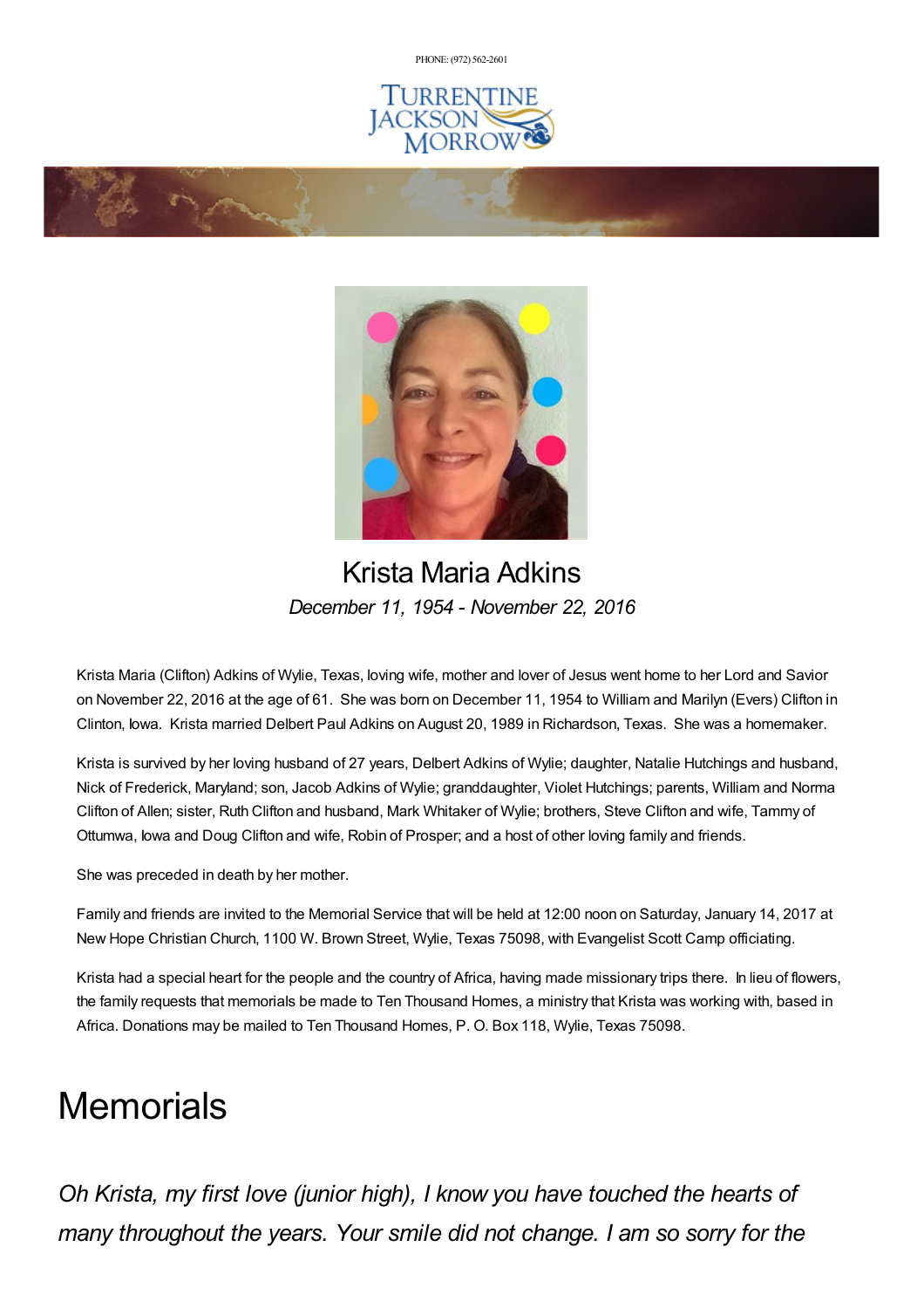*huge loss to so many 'left behind'. Rest in true peace.*

**TIM MINION, MAY 18, 2017**

*I'll always remember the way Krista opened my eyes to different mediums of art. I had never met a true artist until I met her in 1989. I always loved hanging out at Krista & Deb's with Natalie. Deb, Natalie and Jacob my deepest condolences are with you all.*

**CAROLYN PARHAM, JANUARY 8, 2017**

*Krista was one of the beautiful people in life. She radiated Jesus at all times and I loved to glean from her wisdom. Although we didn't see each other often now, she was a heart sister. I have been praying for the entire family but especially for Deb and Jacob. May the Lord comfort you each as only He can. Love to you each, Terri Threadgill*

## **TERRI THREADGILL, JANUARY 6, 2017**

*I grew up with Krista in Illinois. We reconnected on Facebook several years ago and "talked" a lot online. I always loved her imaginative spirit! I will miss the relationship we had online as I now live in Indiana, but we are sisters In Christ and I know I will see her again someday. My deepest condolences to all of her friends and family far and wide. You are now where there are no more tears and I am glad for you. You will be missed, my friend.*

**LAURIE HANDEL MILLER, DECEMBER 27, 2016**

*We grew up together in a small community in Illinois. Krista was a beautiful soul and will be greatly missed by all who knew her. My condolences to her family..*

### **CINDY RAILEY, DECEMBER 6, 2016**

*I'm so sorry for your loss. I hope you can find comfort in God's Word, Psalm 34:18 is one of my favorites. Again, my sincerest condolences.*

### **NICOLE STEWART, NOVEMBER 29, 2016**

*Krista and I grew up together beginning in kindergarten. Growing up in the same neighborhood, Krista, Gail and I were close buds. She was a dear friend. We reconnected several years ago and the three of us shared some fun times when I came to visit. Krista was one-of-a-kind, her ideas and beliefs were*